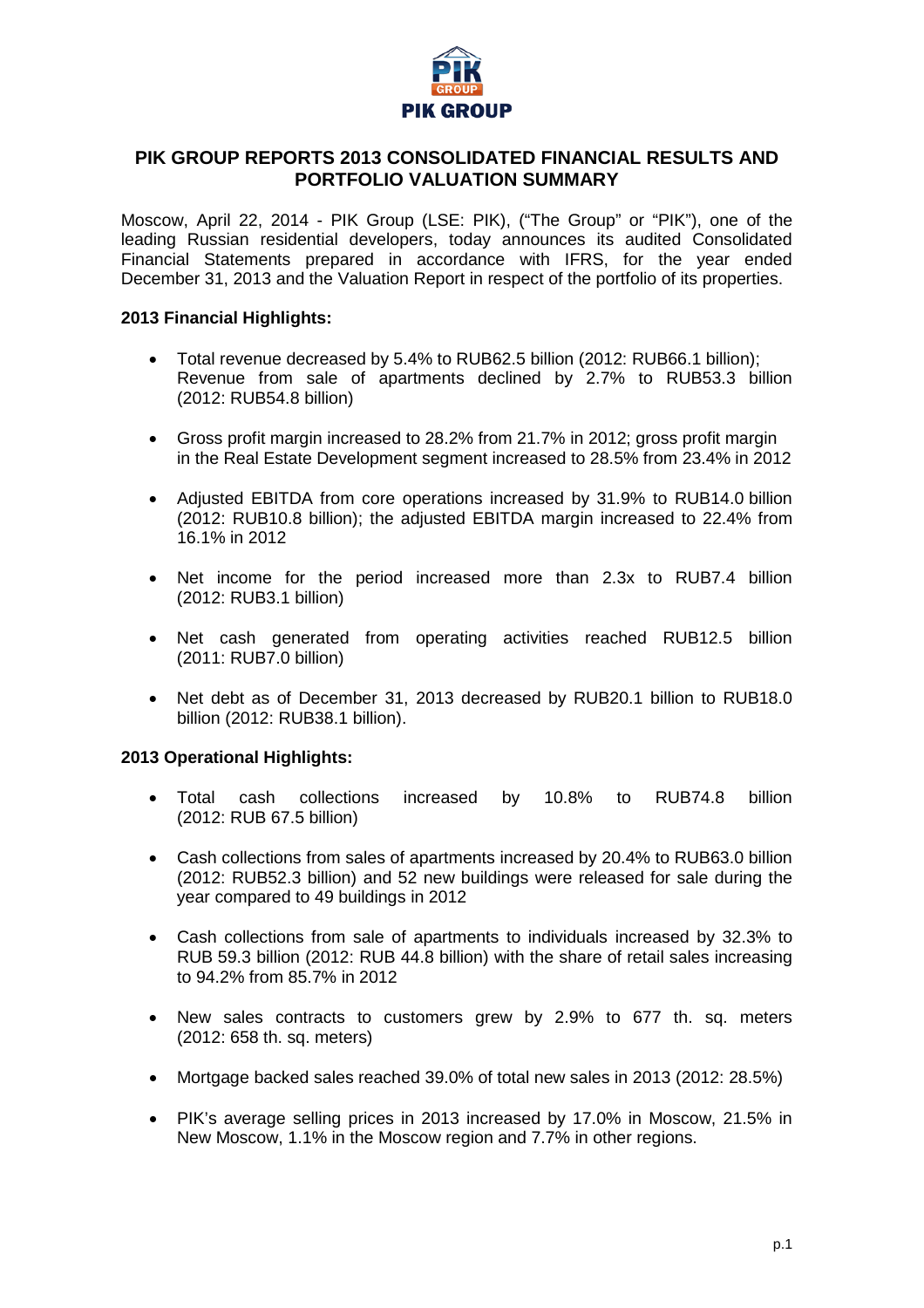

## **2013 Development Portfolio Valuation Summary:**

- Total net selling area amounted to approximately 6.9 million square meters (6.5 million as of December 31, 2012), of which 99% is residential
- The market value of the property portfolio increased 7.6% to RUB95.2 billion (RUB88.4 billion as of December 31, 2012) and was unchanged when denominated in US Dollars
- The market value of new projects acquired in 2013 as of December 31, 2013 amounted to RUB6.1 billion
- The market value per square meter increased by 1.6% to RUB13,753. In MMA market value per square meter increased by 21.8% to RUB20,949
- The market value of the portfolio per ordinary share was RUB144.1/ordinary share.

## **Pavel Poselenov, PIK Group's President and Chief Executive Officer, commented:**

"2013 was another very successful year for PIK Group during which we achieved strong financial results and increased our financial and investment flexibility. As growth in the Russian economy slowed, we shifted our focus from rapid expansion in volumes to better earnings' quality and overall deleveraging of the company. We believe our strong profitability in 2013 is a good indication that our business model works, even in times when the macroeconomic trends are not optimal.

Despite macroeconomic pressures, the Russian residential real estate market was stable during 2013 with average selling prices growing slightly ahead of inflation. PIK Group was able to exceed average market price growth rates in the key regions primarily due to changes in sales mix and efficient marketing. Increasing mortgage penetration continues to provide good support to sales momentum. A new record was set last year with 39% of our new contracts being backed by mortgages as overall mortgage affordability and accessibility continue to improve.

Overall, the pace of growth is moderating. In 2013, our residential apartment sales amounted to 677,000 square meters, just 2.8% higher than in 2012. Our cash collections in 2013 rose by 10.8%, while retail residential sales were 32.3% higher due to intentional reduction in lower margin wholesale transactions. The steadying of growth allowed us to focus on profitability by further enhancing our project management in the real estate development segment and by launching efficiency measures at our production facilities in Moscow. As a result, we have achieved an adjusted EBITDA margin of 22.4% compared to a margin of 16.1% in 2012. Together with a number of other positive financial developments, we were able to boost our net income for the year more than 2.3 times to RUB7.4 bn and to generate a record free cash flow of RUB8.4 bn.

The strong cash flow from operations coupled with capital raised during the secondary public offering in June, 2013 have enabled us to cut our net debt by about RUB20 bn and achieve a significantly lower net debt to adjusted EBITDA ratio of 1.3x.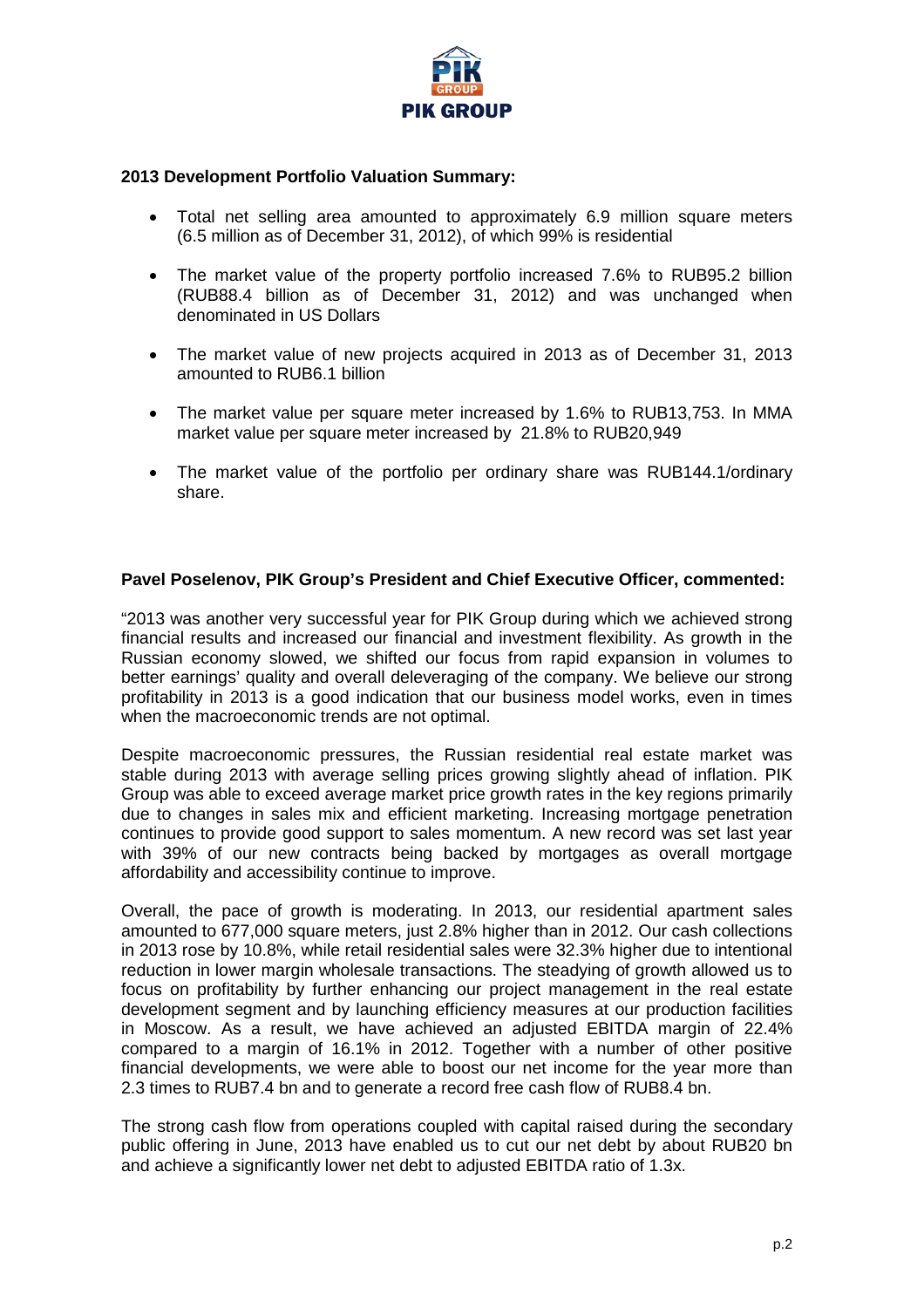

We entered 2014 with a strong platform, both in terms of our financial standing and operational efficiency across all business lines. Our prime goals are to maintain the current level of profitability and investment discipline while capturing current market opportunities, which continue to be plentiful as indicated by homebuyers' activity early in 2014.

All in all, we continue to be optimistic about the Group's future – both for 2014 and in a longer perspective, despite increased macroeconomic uncertainty in Russia .

On behalf of the Management Board, I would like to thank all our employees for their energy and commitment and encourage them to keep up the good work for the benefit of all of our stakeholders."

\*\*\*

**Additional documents:**

The Audited Consolidated Financial Statements, prepared in accordance with IFRS, for the year ended December 31, 2013 can be found under the following link: <http://pik-group.com/investors/financial-statements/2013/>

For additional information please see our Corporate Governance Statement under the following link: http://pik-group.com/corporate-governance/regulatorydocuments/documents-being-currently-in-force

## **Conference Call Dial-In Details:**

PIK Group's Management will host a conference call for investors and analysts followed by a Q&A session.

| Date:                                     | Tuesday, April 22, 2014                     |
|-------------------------------------------|---------------------------------------------|
| Time:                                     | 17:30 Moscow / 14:30 London / 9:30 New York |
| Title:                                    | PIK Group 2013 IFRS Results                 |
| Conference ID:                            | 4680429                                     |
| Domestic line:                            | $+7(495)662-5793$                           |
| UK international tel.: +44 (207) 190-1595 |                                             |

**Enquiries:**

**PIK Group**  *Investors Media*

Andrey Machanskis Head of Investor Relations **Press-secretary** 

Tel: +7 495 505 97 33 ext. 1157 / 1315 E-mail: ir@pik.ru E-mail: [pressa@pik.ru](mailto:pressa@pik.ru)

Tel: +7 495 505 97 33 ext. 1403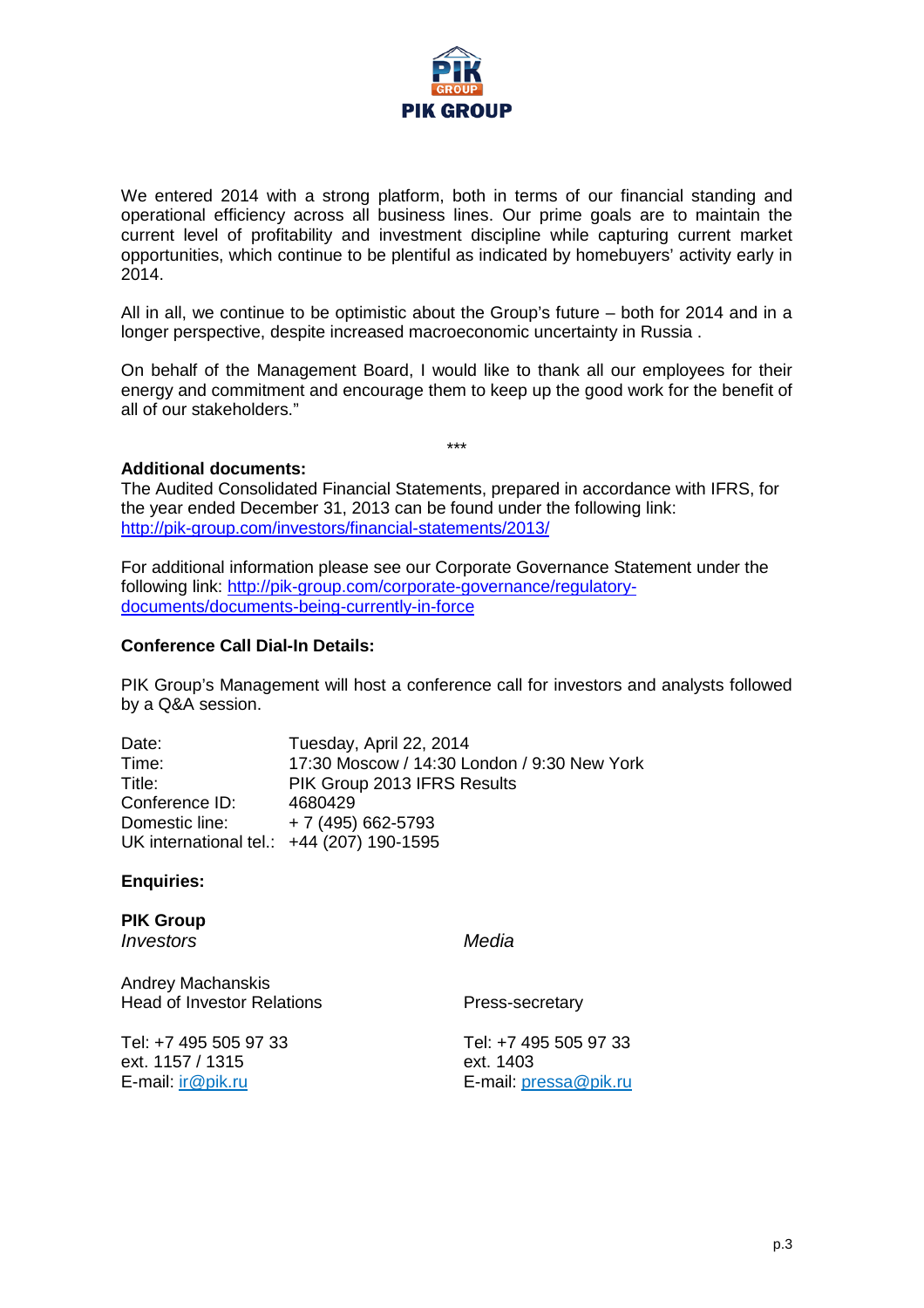

## **Management review of financial condition, results of operations and portfolio of projects for the year ended December 31, 2013**

### **Discussion of operating environment and results**

In 2013, PIK Group's new sales to customers continued to advance by 2.9% to 677,000 sq meters, although at a slower pace compared to 2011-2012. In line with its strategic focus on profitability, the Group had significantly reduced the share of lower-margin wholesale contracts to 2.8% in 2013, compared to 19.1% in 2012. At the same time, the volume of sales to retail customers increased by 23.6% to 658,000 sq meters which was generally in line with the overall growth rates of 20-30% demonstrated in 2011-2012.

## *New sales contracts (2011-2013)(1)*

| In '000 sam          | 1Н  | 2Η  | FΥ   | Share of retail sales |
|----------------------|-----|-----|------|-----------------------|
| 2011                 | 229 | 281 | 510  | 77.5%                 |
| 2012                 | 270 | 388 | 658  | 80.9%                 |
| 2013                 | 291 | 386 | 677  | 97.2%                 |
| Change 2013/2012 (%) |     |     | 2.9% | 20.1%                 |

*Note: (1) including contracted retail and wholesale volumes*

*Source: Management accounts*

The increase in new retail sales was the result of new launches of 52 buildings in 2013 (2012: 49 buildings) and an increased offering of properties in the Moscow region, which was partially offset by lower offering in Moscow.

### *Key operational data (2011-2013)*

| In '000 sam                                     | 2011 | 2012  | 2013 | Change $y$ -o- $y$ ,% |
|-------------------------------------------------|------|-------|------|-----------------------|
| Total housing completions <sup>(1)</sup>        | 870  | 1.294 | 859  | (33.6%)               |
| - Housing completions (PIK share only)          | 465  | 826   | 658  | (20.3%)               |
| New sales contracts to customers <sup>(2)</sup> | 510  | 658   | 677  | 2.9%                  |
| Transfers to customers <sup>(3)</sup>           | 512  | 642   | 603  | $(6.1\%)$             |

*Note : (1) Includes the share of co-investors and completions related to construction services; (2) PIK share only (3) as per revenue recognition policy adopted under IFRS*

*Source: (1),(2)Management accounts. (3) IFRS financial report* 

Transfers of properties to customers under IFRS amounted to 603,000 square meters, down by 6.1% compared to 2012 due to variations in the mix of development projects and completion timetable resulting in lower revenue recognition under IFRS in the reporting period.

Total housing completions from all activities (including proprietary real estate development, construction services and share of third parties/co-investors) were down by 33.6% to 859,000 sq meters. The decline in total completions in 2013 was explained by:

(i) variation in the mix of development project and completion timetable,

(ii) lower investment into acquisition of new development projects in 2009-2011,

(iii) reduction in the volume of lower-margin construction services for  $3<sup>rd</sup>$  parties.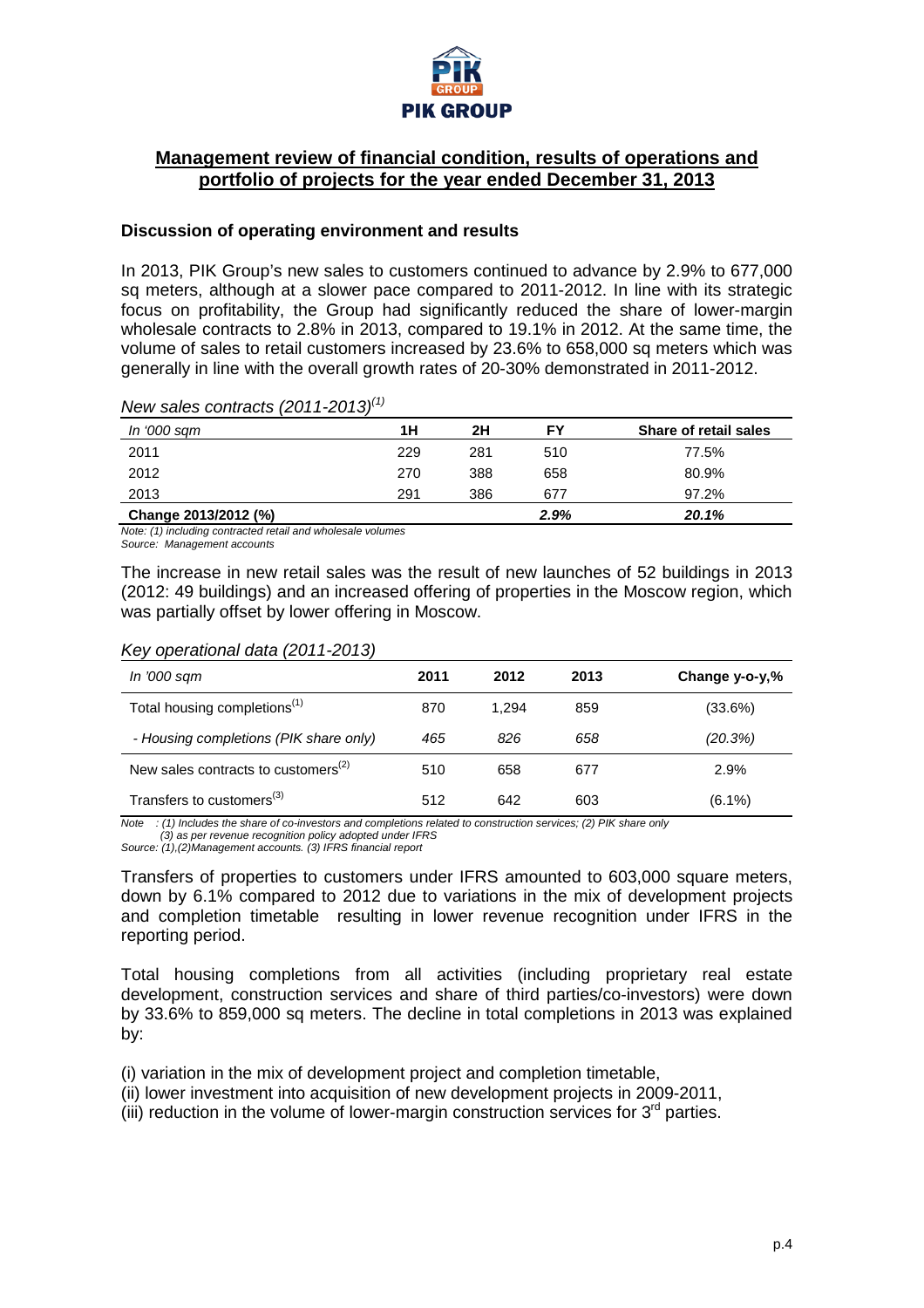

Average net selling prices for PIK properties (based on cash collections data) continue to grow faster that the average market prices. In 2013, selling prices in the majority of regions where PIK is present have once again exceeded the inflation rate. PIK's average selling prices in 2013 increased by 17.0% in Moscow, 21.5% in New Moscow, 1.1% in the Moscow region and 7.7% in other regions. Presales patterns continue to be robust with nearly all apartments presold during the construction period of the building, with full purchase consideration for the apartments received before its completion and transfer.

Mortgage affordability continued to improve in 2013, providing additional financial flexibility to homebuyers as well as an opportunity of buying properties earlier in the construction cycle. PIK Group extended its mortgage partnership programs to 20 of Russia's leading commercial banks, which enabled us to support our sales with a wider customer base. As a result, mortgage penetration reached 39% in 2013.

#### *Share of mortgage funded retail sales*

| In $%$ | 10    | <b>2Q</b> | 3Q    | 4Q    | Annual average |
|--------|-------|-----------|-------|-------|----------------|
| 2013   | 34.6% | 39.2%     | 42.2% | 39.8% | 39.0%          |
| 2012   | 28.5% | 27.3%     | 29.0% | 29.2% | 28.5%          |

*Note: Based on monthly data on retail sales, calculated using apartments only*

*Source: Management accounts*

## **Discussion of the Group's financial results**

Group revenues in 2013 decreased by 5.4% to RUB 62.5 billion compared to RUB66.1 billion in 2012. The decline was driven by a reduction in the volume of rendered construction services, lower sales of construction materials and overall lower transfers of properties to customers. Revenues from apartment sales accounted for 85.3% of total revenues, increasing from 82.9% in 2012.

#### *Sales revenue by segment*

| In RUB billion                                                 | 2012 | 2013 | Change, %  |
|----------------------------------------------------------------|------|------|------------|
| Revenue from sale of apartments                                | 54.8 | 53.3 | (2.7%)     |
| Revenue from construction services                             | 5.9  | 4.4  | $(25.4\%)$ |
| Revenue from sale of construction materials and<br>other sales | 5.4  | 4.8  | $(11.1\%)$ |
| <b>Total revenue</b>                                           | 66.1 | 62.5 | $(5.4\%)$  |

*Source: IFRS*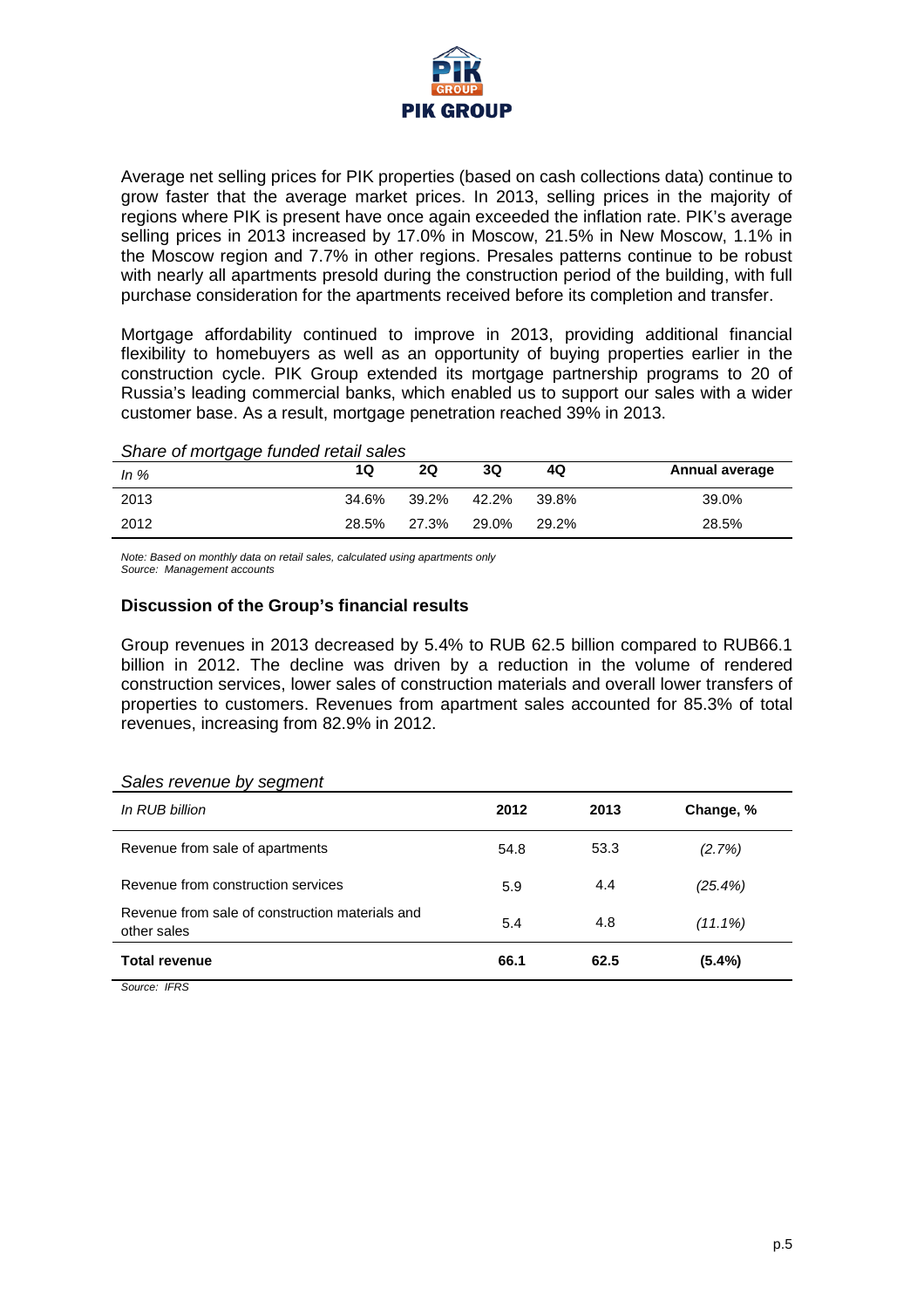

PIK Group's core revenues come from the sale of apartments. In 2013, they were 2.7% lower due to a decrease in transfers of properties to customers resulting from lower volumes of wholesale transactions and variations in the projects' completion timetable. These downward factors were partially compensated by higher revenue from retail sales of apartments and higher implied revenue per sq. meter of transferred properties.

*Implied revenue per sq. meter of transferred properties (1)*

|                                                                  | 2012 | 2013 | Change, % |  |
|------------------------------------------------------------------|------|------|-----------|--|
| Revenue from sale of apartments, RUB bn                          | 54.8 | 53.3 | $-2.7%$   |  |
| Transfers to customers, 000' sqm                                 | 642  | 603  | $-6.1\%$  |  |
| Implied revenue per sqm of transferred property.<br>000' RUB/sqm | 85.3 | 88.4 | $+3.6%$   |  |

*Note: (1) calculated as revenue from apartment sales divided by transfers to customers Source: IFRS* 

Gross profit increased by 23.3% to RUB17.7 billion from RUB14.3 driven by a reduction in cost of sales. The reduction in cost of sales was in line with the Group's strategic focus on profitability and was achieved through better individual project management, strict cost discipline and operational efficiency improvement measures. The resulting gross profit margin for the Group increased to 28.2% from 21.7% in 2012 driven primarily by a 5.1ppt expansion in the real estate development segment margin to 28.5% from 23.4%.

In 2013, administrative expenses were under control and did not change materially, amounting to RUB3.3 billion (2012: RUB3.2 billion). Distribution expenses increased to RUB0.92 billion from RUB0.75 billion due to an increase in advertising expenses.

Personnel and social costs, included both in cost of sales and administrative and distribution expenses, demonstrated an aggregate increase of 6.5%, generally in line with inflation.

As a result of the above factors, adjusted EBITDA from core activities increased 31.9% to RUB14.0 billion from RUB10.6 billion in 2012, whilst adjusted EBITDA margin increased 6.3ppt to 22.4% from 16.1%. EBITDA increased by 25.5% to RUB13.4 billion from RUB10.7 billion in 2012.

| Adjusted EBITDA reconciliation |  |
|--------------------------------|--|
|                                |  |

|                                            | 2012           | 2013           |
|--------------------------------------------|----------------|----------------|
|                                            | <b>RUB</b> mln | <b>RUB</b> mln |
| Net profit for the year                    | 3,127          | 7,448          |
| Depreciation and amortisation              | 860            | 705            |
| Interest expense                           | 5,891          | 4,382          |
| Interest income and reversal of penalties  | (90)           | (362)          |
| Income tax expense                         | 904            | 1,246          |
| <b>EBITDA</b>                              | 10,692         | 13,419         |
| Adjustments for                            |                |                |
| Impairment losses, net                     | 252            | 894            |
| Impairment losses on financial assets, net | 152            | 746            |
| Write-off of accounts payable              | (165)          | (667)          |
| Foreign exchange gains, net                | (182)          | (226)          |
| Loss on disposal of PP&E                   | 24             | 35             |
| Penalties and fines, including reversals   | (145)          | (185)          |
| <b>Adjusted EBITDA</b>                     | 10,628         | 14,016         |
| Adjusted EBITDA margin, %                  | 16,1%          | 22,4%          |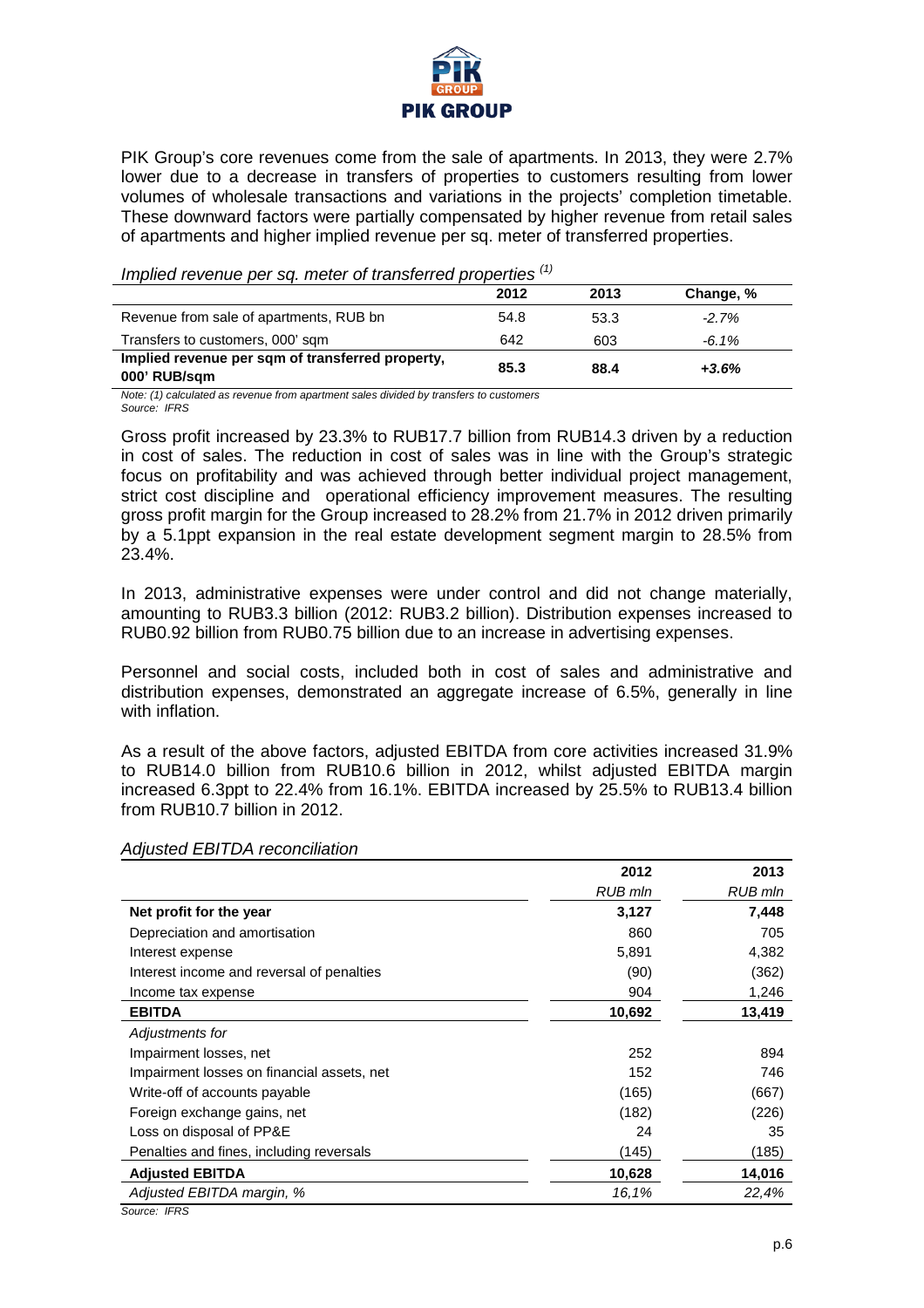

Due to a significant reduction in gross debt, effective interest rate reduction and strong operational cash flow, the Group was able to reduce its net finance costs by 37.3% to RUB3.7 billion from RUB6.0 billion in 2012. The effect from the ongoing deleveraging on the Group's finance costs is expected to be fully visible in the subsequent reporting periods (i.e. 2014).

As a results of the above factors and due to a recognized reversal of tax provision in the amount of RUB1.3 billion, profit for the period (net profit) increased 2.4 times to RUB7.4 billion from RUB3.1 billion.

## **Discussion of Group's current financial position, cash flows and liquidity**

Net cash from operating activities in 2013 reached RUB12.5 billion, beating the record of RUB7.0 billion established in 2012. This result was achieved due to an improved operational performance and better working capital management. Free cash flow (defined as net cash generated from operating activities, less acquisition of property, plant & equipment and development rights and other intangible assets) amounted to RUB8.4 billion in 2013, compared to RUB4.4 billion in 2012 due to stronger operating net cash flow being partially offset by an increased investment into new development projects.

Strong free cash flow from improved operational performance and proceeds from the public offering of equity in 2013 in the amount of RUB10.4 billion, have resulted in significant deleveraging of the Group. As of December 31, 2013, the Group had RUB29.1 billion of gross debt (down from RUB43.2 billion of gross debt as of December 31, 2012). Net debt as of December 31, 2013 amounted to RUB 18.0 billion, down from RUB38.1 billion at the end of 2012.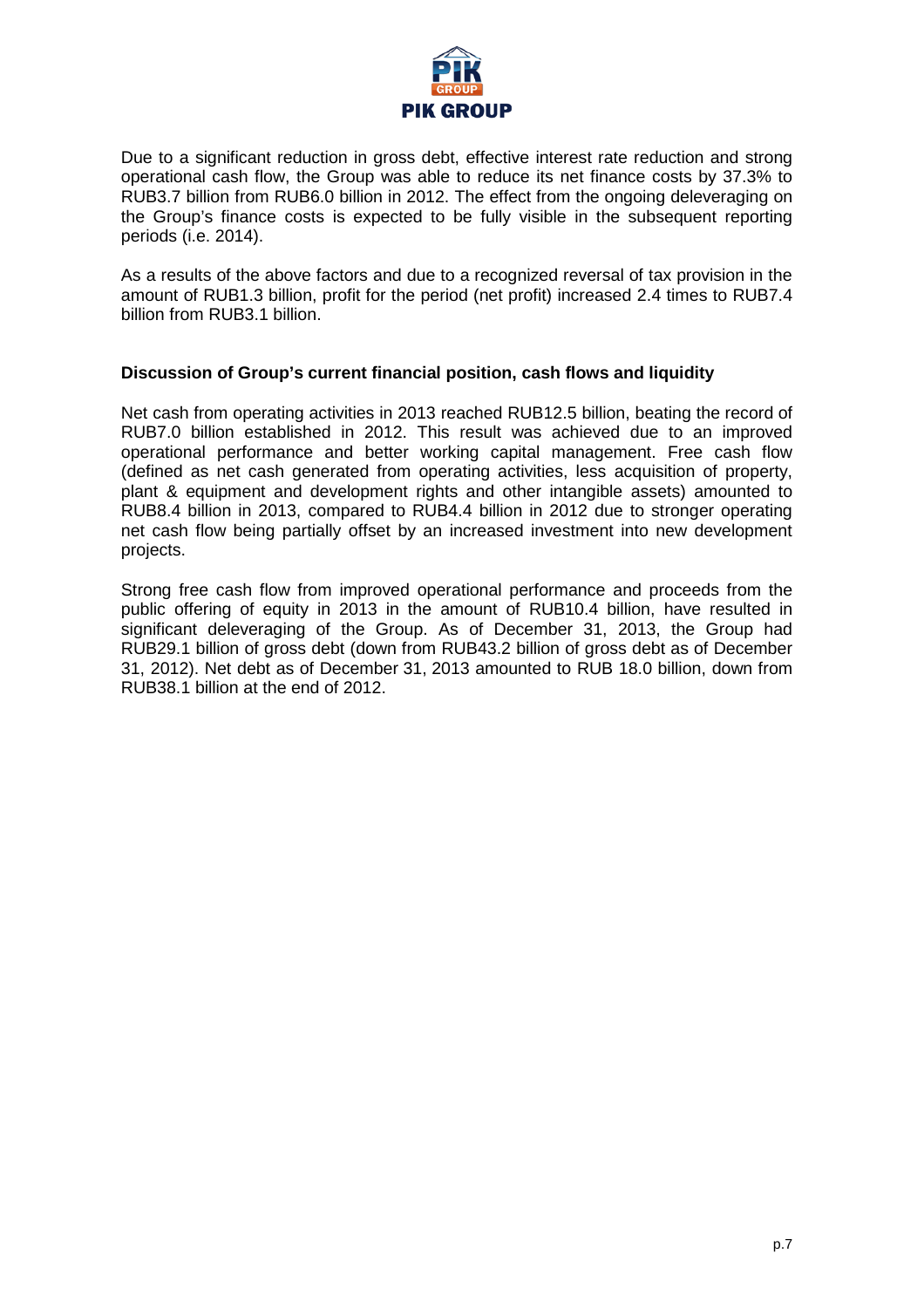

## **Portfolio of projects overview**

As of December 31, 2013, the Group's total portfolio of projects had a net sellable area of 6.9 million sq. meters (2012: 6.5 million), of which 6.5 million are residential and 0.4 million sq. meters are commercial properties (i.e. ground floors of residential buildings).

### *Key changes to net sellable area in 2013*

|                                                              | '000 sq. meters |
|--------------------------------------------------------------|-----------------|
| Net sellable area as of December 31, 2012                    | 6,537           |
| Sale of properties to customers in 2013                      | 677             |
| Project cancellation and reclassifications into land         | (157)           |
| Landbank replenishment with new development projects in 2013 | 223             |
| Reclassification of land into economically viable projects   | 1,036           |
| Changes in projects' layouts                                 | (40)            |
| Net sellable area as of December 31, 2013                    | 6,922           |

*Source: C&W*

The market value of the property portfolio as of December 31, 2013 increased 7.6% to RUB95.2 billion (RUB88.4 billion as of December 31, 2012) and was unchanged at US\$2.9 billion when denominated in US Dollars.

Market value per square meter increased by 1.6% to RUB13,753 (2012: RUB13,529) due to changes in valuation assumptions and projects.

The average value per square meter was up by 9.6% to RUB60,369 in Moscow, 89.2% to RUB12,305 in New Moscow, 26.0% to RUB12,142 in the Moscow Region and down 35.3% to RUB3,299 in Russia's regions. The decline in value in other regions of Russia is explained by the recent reinstatement of Bakharevka project in the Perm region which, given its pre-development stage, has a relatively low market value.

The MMA represented 4.1 million sq. meters (60% of the total area) with a total market value of RUB85.9 billion (90.2% of total value). The Group plans to maintain its market leadership in providing modern and affordable housing in the MMA through building out the existing pipeline, while targeting development activities in the most attractive fastgrowing regions of Russia.

|               | Number of<br>projects<br># | <b>Size</b><br>(ha) | Net selling area,<br><b>PIK share</b><br>('000 sqm) | <b>Market</b><br>Value<br>(RUB MM) | Value<br>per sqm<br>(RUB) |
|---------------|----------------------------|---------------------|-----------------------------------------------------|------------------------------------|---------------------------|
| <b>Moscow</b> | 23                         | 117                 | 745                                                 | 44.953                             | 60,369                    |
| New Moscow    | 2                          | 129                 | 1.223                                               | 15,055                             | 12,305                    |
| Moscow region | 23                         | 642                 | 2.132                                               | 25.886                             | 12,142                    |
| Other regions | 43                         | 705                 | 2,822                                               | 9.313                              | 3,299                     |
| <b>Total</b>  | 91                         | 1.594               | 6,922                                               | 95,207                             | 13,753                    |

## *Portfolio of properties by region*

*Source: C&W*

In total, the Group has a pipeline of 91 development projects at various stages of development. Of these, 43 projects are currently in the course of development. They represent 4.6 million sq. meters (66.2% of total area) and have an underlying market value of RUB 75.1 billion (78.9% of total value). The share of completed projects not yet sold amounted to RUB 4.5 billion, or 4.8% of the total project portfolio value.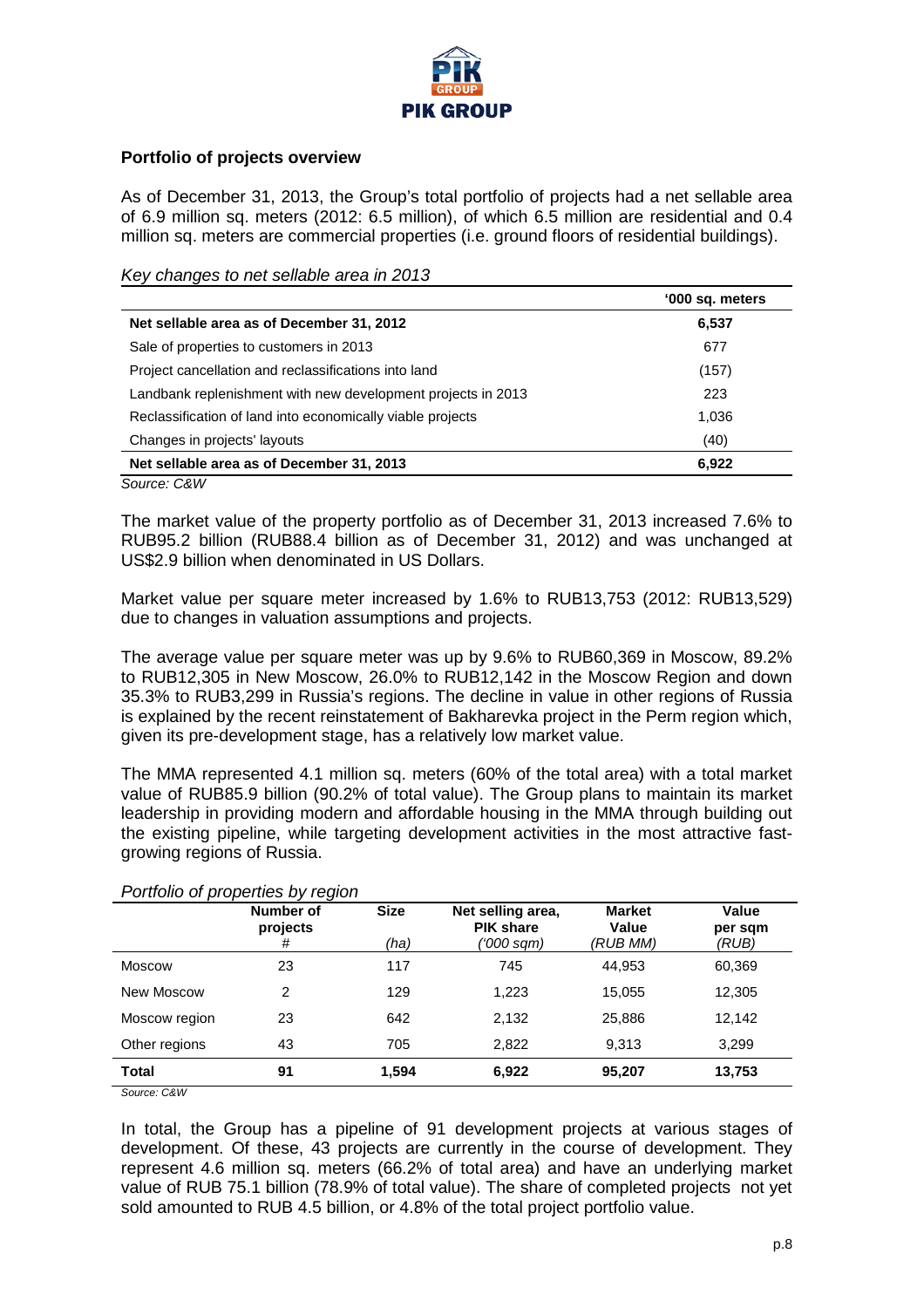

## *Portfolio of properties by stages of development*

|                                        | Number of | Net selling area,<br><b>PIK share</b> | <b>Market Value</b> |
|----------------------------------------|-----------|---------------------------------------|---------------------|
|                                        | projects  | ('000 sqm)                            | (RUB MM)            |
| Projects completed and partially sold  | 21        | 39                                    | 4,535               |
| Projects in course of development      | 43        | 4.585                                 | 75.099              |
| Properties held for future development | 27        | 2.298                                 | 15,573              |
|                                        | 91        | 6,922                                 | 95,207              |
|                                        |           |                                       |                     |

*Source: C&W*

# *Major portfolio of projects by value*

|                              |                             | December 31, 2012     |               |          | December 31, 2013 |          |
|------------------------------|-----------------------------|-----------------------|---------------|----------|-------------------|----------|
| <b>Project Name</b>          | Location                    | <b>Type</b>           | <b>Unsold</b> | Value    | <b>Unsold</b>     | Value    |
|                              |                             |                       | area          |          | area              |          |
|                              |                             |                       | (th. sqm)     | (RUB bn) | (th sqm)          | (RUB bn) |
| Kommunarka,<br>"Buninsky"    | <b>New</b><br><b>Moscow</b> | <b>Mass</b><br>market | 1 0 4 9       | 6,4      | 1 2 2 3           | 15,0     |
| "City Quarters"              | <b>Moscow</b>               | High-end              | 115           | 12,7     | 115               | 13,8     |
| "Varshavskie Ogni"           | <b>Moscow</b>               | Mass<br>market        | 130           | 4,0      | 169               | 7,1      |
| Khimki, "Levoberegny"        | <b>Moscow</b>               | Mass<br>market        | 252           | 5,0      | 198               | 5,8      |
| Kuntsevo                     | Moscow                      | High-end              | 143           | 4,6      | 147               | 5,4      |
| Mytischi, "Yaroslavsky"      | <b>Moscow</b><br>region     | Mass<br>market        | 564           | 7,8      | 501               | 4,7      |
| "Grand Kuskovo"              | <b>Moscow</b>               | Mass<br>market        | 88            | 4,0      | 45                | 3,0      |
| Izmaylovskiy proezd,<br>11   | <b>Moscow</b>               | Mass<br>market        | 58            | 2,1      | 58                | 2,6      |
| Vavilova st., 4              | Moscow                      | Mass<br>market        |               |          | 32                | 2,6      |
| Marshala Zakharova<br>st., 7 | <b>Moscow</b>               | Mass<br>market        | 79            | 2.6      | 46                | 2.3      |
| <b>Subtotal</b>              |                             |                       | 2 4 7 8       | 49,2     | 2 5 3 4           | 62,3     |
| As of total, %               |                             |                       | 37.9%         | 55,7%    | 36.6%             | 65.4%    |

*Source: C&W* 

# *Net asset value per share calculation*

|                                   | 2012    | 2013    | Change    |
|-----------------------------------|---------|---------|-----------|
| Market value, (RUBMM)             | 88.441  | 95,207  | 6,766     |
| Net debt, (RUBMM)                 | 36.829  | 18.020  | (18, 809) |
| Shares outstanding, (MM shares)   | 493.260 | 660.497 | 167.237   |
| Market value per share, RUB/share | 179.3   | 144.1   | (35.2)    |
| NAV per share, RUB/share          | 104.6   | 116.9   | 12.3      |
|                                   |         |         |           |

*Source: C&W, IFRS*